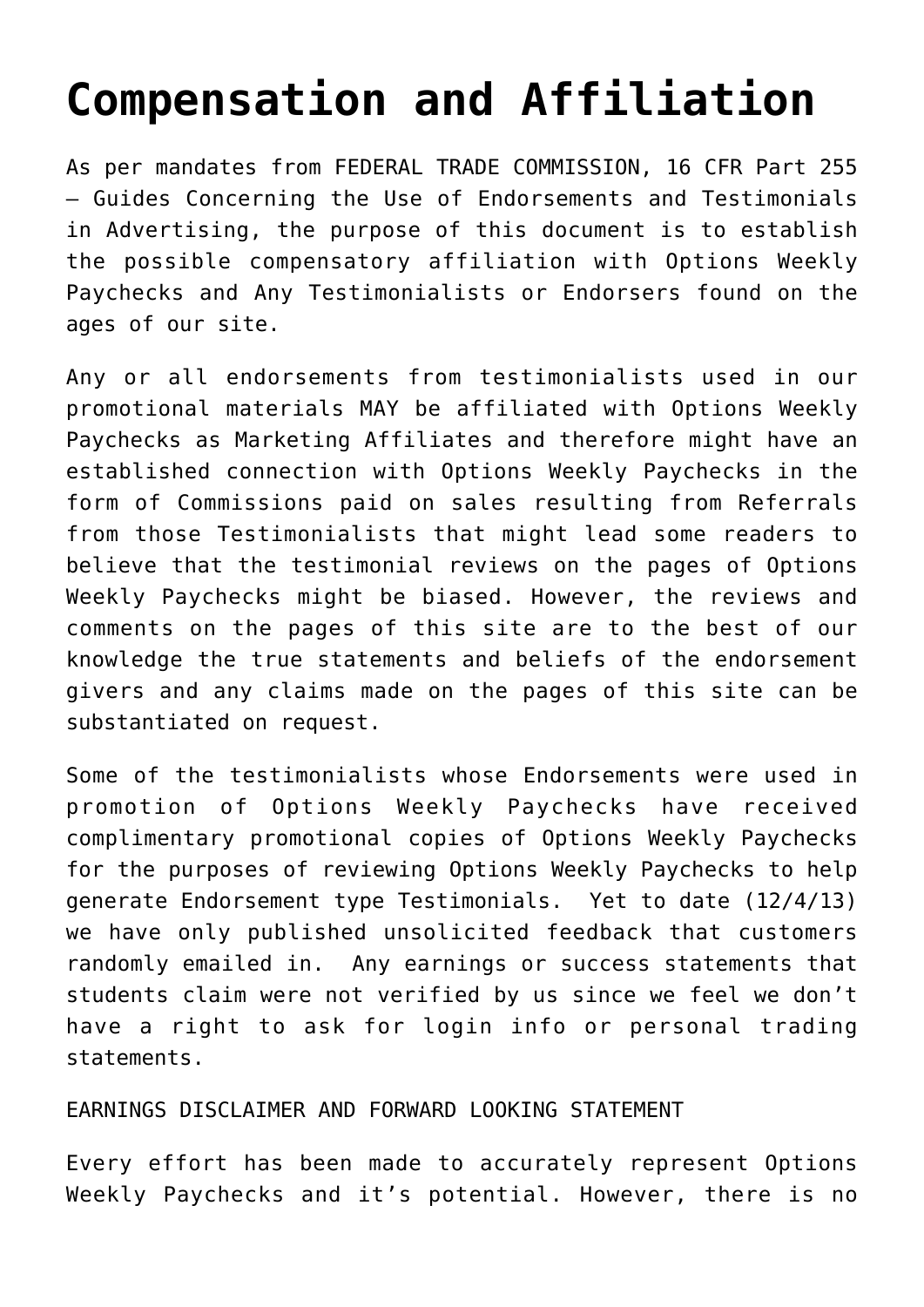guarantee that you will earn any money using Options Weekly Paychecks, the techniques or ideas in these materials. Examples in these materials are not to be interpreted as a promise or guarantee of earnings in any way. Earning potential is entirely dependent on the person using these products, ideas and techniques and we do not purport this as a "get rich scheme." Yes, there are so many variables to success in trading that many overlook by not treating trading seriously. Then there are those who are very successful in trading who have paid their dues and figured out mentally and emotionally how to trade well.

Any claims made of actual earnings or examples of actual results of our own can be verified upon request but not that of customers who email in their results since we do not have access to their personal information. We mostly post hypothetical results since hypothetical results are results of the actual system entries and exits vs. a humans performance of those entries and exits.

Your level of success in attaining the results claimed in our materials depends on the time you devote to the program, ideas and techniques mentioned, your finances, previous knowledge, gain experience, market conditions and various skills. Since these factors differ according to individuals, we cannot guarantee your success or income level. Nor are we responsible for any of your actions.

Materials in our product and on our website may contain information that includes or is based upon forward-looking statements within the meaning of the Securities Litigation Reform Act of 1995. Forward-Looking Statements give our expectations or forecasts of future events. You can identify these statements by the fact that they do not relate strictly to historical or current facts. Such Forward Looking Statements use words such as "anticipate," "estimate," "expect," "project," "intend," "plan," "believe," and other such words and terms of similar meaning in connection with a